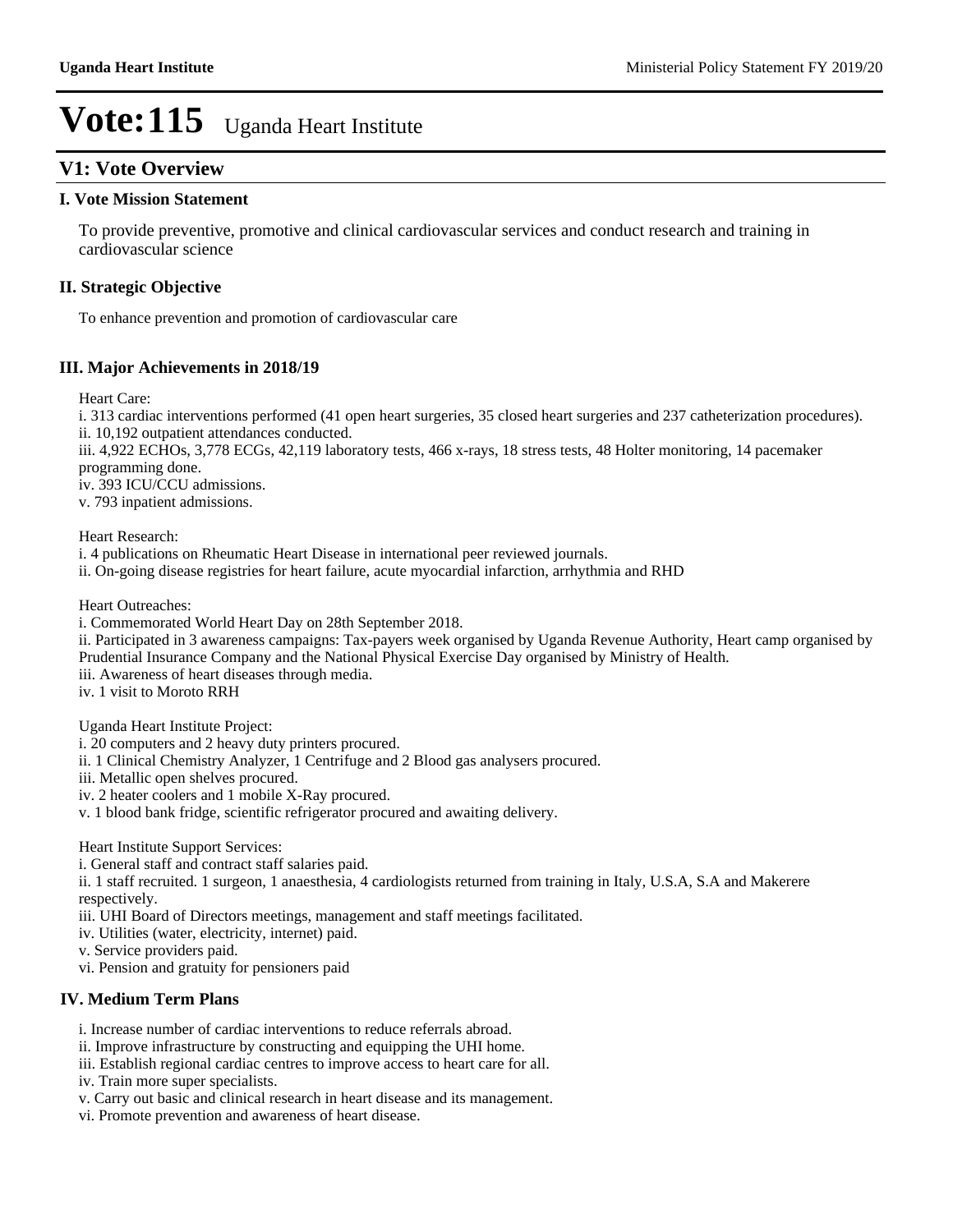## **V. Summary of Past Performance and Medium Term Budget Allocations**

**Table 5.1: Overview of Vote Expenditures (UShs Billion)**

|                  |                                                      |                    |               | 2018/19                                   |         | <b>MTEF Budget Projections</b> |         |         |         |
|------------------|------------------------------------------------------|--------------------|---------------|-------------------------------------------|---------|--------------------------------|---------|---------|---------|
|                  |                                                      | 2017/18<br>Outturn | <b>Budget</b> | <b>Approved Expenditure</b><br>by End Dec | 2019/20 | 2020/21                        | 2021/22 | 2022/23 | 2023/24 |
| <b>Recurrent</b> | Wage                                                 | 1.949              | 4.201         | 1.423                                     | 4.201   | 4.411                          | 4.631   | 4.863   | 5.106   |
|                  | Non Wage                                             | 4.636              | 4.796         | 1.839                                     | 15.479  | 17.801                         | 21.361  | 25.633  | 30.759  |
| Devt.            | GoU                                                  | 4.500              | 4.500         | 0.912                                     | 4.650   | 5.580                          | 5.580   | 5.580   | 5.580   |
|                  | Ext. Fin.                                            | 0.000              | 0.000         | 0.000                                     | 0.000   | 0.000                          | 0.000   | 0.000   | 0.000   |
|                  | <b>GoU</b> Total                                     | 11.085             | 13.497        | 4.174                                     | 24.329  | 27.791                         | 31.572  | 36.076  | 41.445  |
|                  | <b>Total GoU+Ext Fin (MTEF)</b>                      | 11.085             | 13.497        | 4.174                                     | 24.329  | 27.791                         | 31.572  | 36.076  | 41.445  |
|                  | Arrears                                              | 0.084              | 0.076         | 0.000                                     | 0.000   | 0.000                          | 0.000   | 0.000   | 0.000   |
|                  | <b>Total Budget</b>                                  | 11.169             | 13.574        | 4.174                                     | 24.329  | 27.791                         | 31.572  | 36.076  | 41.445  |
|                  | <b>A.I.A Total</b>                                   | 5.605              | 6.000         | 2.600                                     | 0.000   | 0.000                          | 0.000   | 0.000   | 0.000   |
|                  | <b>Grand Total</b>                                   | 16.773             | 19.574        | 6.774                                     | 24.329  | 27.791                         | 31.572  | 36.076  | 41.445  |
|                  | <b>Total Vote Budget</b><br><b>Excluding Arrears</b> | 16.690             | 19.497        | 6.774                                     | 24.329  | 27.791                         | 31.572  | 36.076  | 41.445  |

### **VI. Budget By Economic Clasification**

**Table V6.1 2018/19 and 2019/20 Budget Allocations by Item**

|                                           |       |          | 2018/19 Approved Budget |              |        | 2019/20 Draft Estimates |              |
|-------------------------------------------|-------|----------|-------------------------|--------------|--------|-------------------------|--------------|
| <b>Billion Uganda Shillings</b>           | GoU   | Ext. Fin | AIA                     | <b>Total</b> | GoU    | Ext. Fin                | <b>Total</b> |
| <b>Output Class: Outputs Provided</b>     | 8.997 | 0.000    | 6.000                   | 14.997       | 19.679 | 0.000                   | 19.679       |
| 211 Wages and Salaries                    | 4.382 | 0.000    | 1.149                   | 5.530        | 5.554  | 0.000                   | 5.554        |
| 212 Social Contributions                  | 0.092 | 0.000    | 0.080                   | 0.172        | 0.182  | 0.000                   | 0.182        |
| 213 Other Employee Costs                  | 0.315 | 0.000    | 0.029                   | 0.344        | 0.123  | 0.000                   | 0.123        |
| 221 General Expenses                      | 0.612 | 0.000    | 0.599                   | 1.211        | 1.806  | 0.000                   | 1.806        |
| 222 Communications                        | 0.100 | 0.000    | 0.095                   | 0.195        | 0.195  | 0.000                   | 0.195        |
| 223 Utility and Property Expenses         | 0.215 | 0.000    | 0.110                   | 0.325        | 0.377  | 0.000                   | 0.377        |
| 224 Supplies and Services                 | 0.688 | 0.000    | 2.130                   | 2.818        | 5.828  | 0.000                   | 5.828        |
| 225 Professional Services                 | 1.685 | 0.000    | 1.300                   | 2.985        | 3.500  | 0.000                   | 3.500        |
| 226 Insurances and Licenses               | 0.050 | 0.000    | 0.000                   | 0.050        | 0.365  | 0.000                   | 0.365        |
| 227 Travel and Transport                  | 0.173 | 0.000    | 0.380                   | 0.552        | 0.885  | 0.000                   | 0.885        |
| 228 Maintenance                           | 0.685 | 0.000    | 0.130                   | 0.815        | 0.865  | 0.000                   | 0.865        |
| <b>Output Class: Capital Purchases</b>    | 4.500 | 0.000    | 0.000                   | 4.500        | 4.650  | 0.000                   | 4.650        |
| 281 Property expenses other than interest | 0.000 | 0.000    | 0.000                   | 0.000        | 0.150  | 0.000                   | 0.150        |
| 312 FIXED ASSETS                          | 4.500 | 0.000    | 0.000                   | 4.500        | 4.500  | 0.000                   | 4.500        |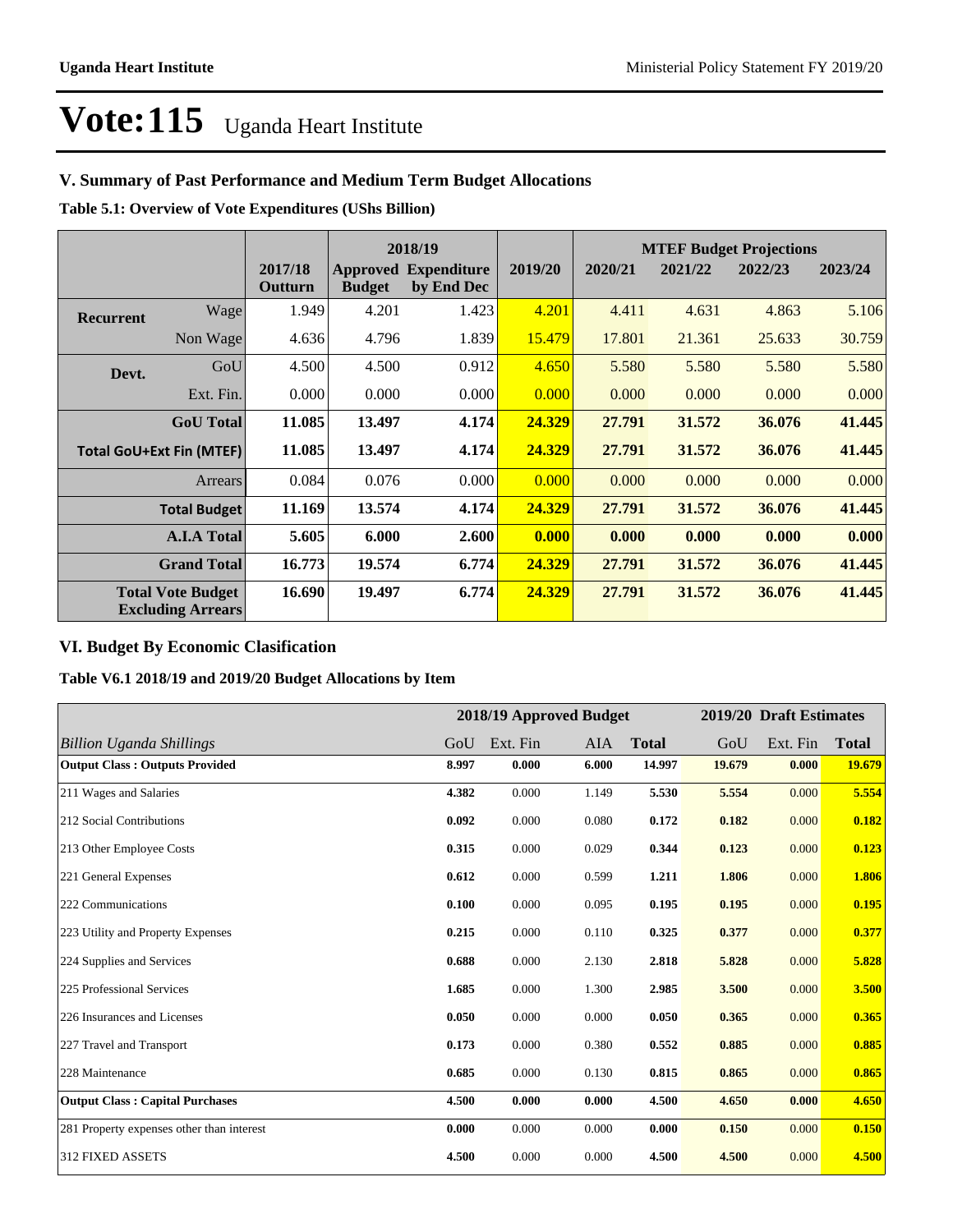| <b>Output Class: Arrears</b>   | 0.076  | 0.000 | 0.000 | 0.076  | 0.000  | 0.000 | 0.000  |
|--------------------------------|--------|-------|-------|--------|--------|-------|--------|
| <b>321 DOMESTIC</b>            | 0.076  | 0.000 | 0.000 | 0.076  | 0.000  | 0.000 | 0.000  |
| <b>Grand Total:</b>            | 13.574 | 0.000 | 6.000 | 19.574 | 24.329 | 0.000 | 24.329 |
| <b>Total excluding Arrears</b> | 13.497 | 0.000 | 6.000 | 19.497 | 24.329 | 0.000 | 24.329 |

#### **VII. Budget By Programme And Subprogramme**

| Table V7.1: Past Expenditure Outturns and Medium Term Projections by Programme and SubProgramme |  |  |
|-------------------------------------------------------------------------------------------------|--|--|
|-------------------------------------------------------------------------------------------------|--|--|

| Billion Uganda shillings                                          |                              | FY 2018/19                |                                   |                                             |         | <b>Medium Term Projections</b> |         |         |
|-------------------------------------------------------------------|------------------------------|---------------------------|-----------------------------------|---------------------------------------------|---------|--------------------------------|---------|---------|
|                                                                   | <b>FY 2017/18</b><br>Outturn | Approved<br><b>Budget</b> | <b>Spent By</b><br><b>End Dec</b> | 2019-20<br><b>Proposed</b><br><b>Budget</b> | 2020-21 | 2021-22                        | 2022-23 | 2023-24 |
| <b>58 Heart Services</b>                                          | 11.169                       | 19.574                    | 4.174                             | 24.329                                      | 27.791  | 31.572                         | 36.076  | 41.445  |
| 01 Management                                                     | 2.489                        | 6.730                     | 1.592                             | 9.029                                       | 9.949   | 10.924                         | 13.612  | 15.808  |
| 02 Medical Services                                               | 4.166                        | 8.324                     | 1.663                             | 10.631                                      | 12.194  | 14.985                         | 16.785  | 19.938  |
| 03 Internal Audit                                                 | 0.014                        | 0.020                     | 0.007                             | 0.020                                       | 0.069   | 0.083                          | 0.099   | 0.119   |
| 1121 Uganda Heart Institute Project                               | 4.500                        | 4.500                     | 0.912                             | 4.500                                       | 5.400   | 5.400                          | 5.400   | 5.400   |
| 1526 Uganda Heart Institute Infrastructure<br>Development Project | 0.000                        | 0.000                     | 0.000                             | 0.150                                       | 0.180   | 0.180                          | 0.180   | 0.180   |
| <b>Total for the Vote</b>                                         | 11.169                       | 19.574                    | 4.174                             | 24.329                                      | 27.791  | 31.572                         | 36.076  | 41.445  |
| <b>Total Excluding Arrears</b>                                    | 11.085                       | 19.497                    | 4.174                             | 24.329                                      | 27.791  | 31.572                         | 36.076  | 41.445  |

#### **VIII. Programme Performance and Medium Term Plans**

### **Table V8.1: Programme Outcome and Outcome Indicators ( Only applicable for FY 2019/20)**

| <b>Programme:</b>                                                                  | 58 Heart Services                                                                                                   |                                                                                                  |  |                            |         |            |  |
|------------------------------------------------------------------------------------|---------------------------------------------------------------------------------------------------------------------|--------------------------------------------------------------------------------------------------|--|----------------------------|---------|------------|--|
| <b>Programme Objective</b>                                                         | 1. To enhance health promotion and prevention of cardiovascular disease                                             |                                                                                                  |  |                            |         |            |  |
|                                                                                    |                                                                                                                     | 2. To increase institutional effectiveness and efficiency in delivery of cardiovascular services |  |                            |         |            |  |
|                                                                                    | 3. To provide quality, equitable and accessible cardiovascular services to both local and international<br>clients. |                                                                                                  |  |                            |         |            |  |
|                                                                                    | 4. To carry out clinical and operational research in cardiovascular disease and its management.                     |                                                                                                  |  |                            |         |            |  |
| <b>Responsible Officer:</b>                                                        | Dr. Omagino O.O. John                                                                                               |                                                                                                  |  |                            |         |            |  |
|                                                                                    | <b>Programme Outcome:</b> Quality and accessible Heart Services                                                     |                                                                                                  |  |                            |         |            |  |
|                                                                                    | <b>Sector Outcomes contributed to by the Programme Outcome</b>                                                      |                                                                                                  |  |                            |         |            |  |
|                                                                                    | 1. Enhanced competitiveness in the health sector                                                                    |                                                                                                  |  |                            |         |            |  |
|                                                                                    |                                                                                                                     |                                                                                                  |  | <b>Performance Targets</b> |         |            |  |
|                                                                                    | <b>Outcome Indicators</b>                                                                                           |                                                                                                  |  | 2019/20                    | 2020/21 | 2021/22    |  |
| Projection<br><b>Baseline</b><br><b>Base year</b><br><b>Target</b>                 |                                                                                                                     |                                                                                                  |  |                            |         | Projection |  |
| 80%<br>90%<br>100%<br>• Proportion of patients in need of cardiac surgery operated |                                                                                                                     |                                                                                                  |  |                            |         |            |  |
|                                                                                    |                                                                                                                     |                                                                                                  |  |                            |         |            |  |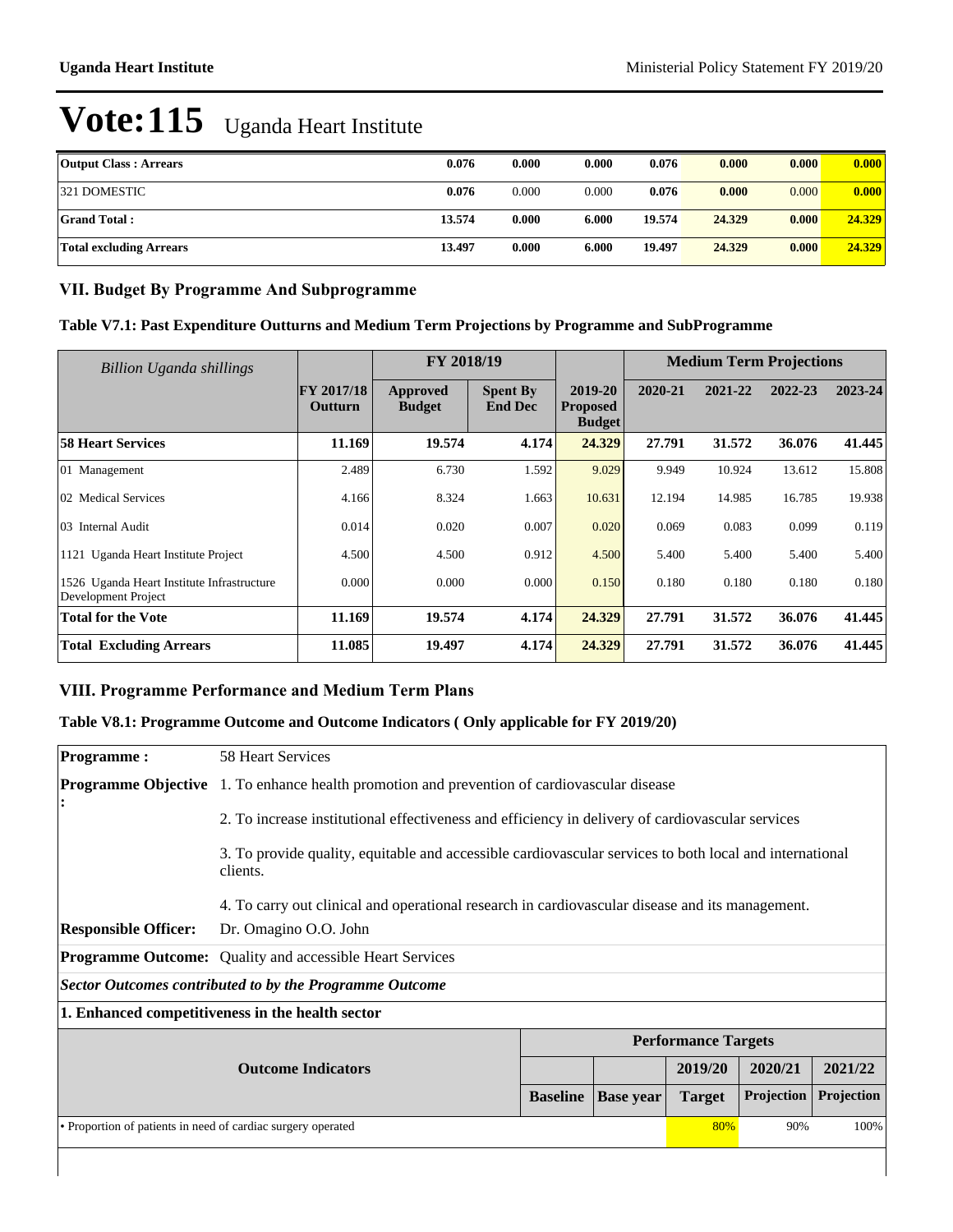| • Annual(%) decrease in number of referrals for heart conditions abroad | 35%        | 30%        | 20%    |
|-------------------------------------------------------------------------|------------|------------|--------|
| <b>SubProgramme: 02 Medical Services</b>                                |            |            |        |
| <b>Output: 01 Heart Research</b>                                        |            |            |        |
| No. of Proposals on Heart Disease                                       | <b>10</b>  | 15         | 20     |
| No. of Publications on Heart Disease                                    | <b>10</b>  | 15         | 20     |
| <b>Output: 02 Heart Care Services</b>                                   |            |            |        |
| No. of heart operations                                                 | <b>150</b> | <b>200</b> | 250    |
| No. of Outpatients                                                      | 25,000     | 30,000     | 35,000 |
| No. of Thoracic and Closed Heart Operations                             | 650        | 700        | 800    |
| % Reduction in Referrals abroad                                         | 30%        | 28%        | 25%    |
| <b>Output: 03 Heart Outreach Services</b>                               |            |            |        |
| No. of outreach visits                                                  | 13         | 15         | 20     |
| No. of Public Awareness activities                                      | <b>10</b>  | 15         | 20     |

## **IX. Major Capital Investments And Changes In Resource Allocation**

#### **Table 9.1: Major Capital Investment (Capital Purchases outputs over 0.5Billion)**

| FY 2018/19                                                                                                                                                                                                                                                                                           | FY 2019/20                                                                                             |                                                                                                                                                      |
|------------------------------------------------------------------------------------------------------------------------------------------------------------------------------------------------------------------------------------------------------------------------------------------------------|--------------------------------------------------------------------------------------------------------|------------------------------------------------------------------------------------------------------------------------------------------------------|
| <b>Appr. Budget and Planned Outputs</b>                                                                                                                                                                                                                                                              | <b>Expenditures and Achievements by</b><br>end Dec                                                     | <b>Proposed Budget and Planned</b><br><b>Outputs</b>                                                                                                 |
| Vote 115 Uganda Heart Institute                                                                                                                                                                                                                                                                      |                                                                                                        |                                                                                                                                                      |
| <b>Program: 08 58 Heart Services</b>                                                                                                                                                                                                                                                                 |                                                                                                        |                                                                                                                                                      |
| Development Project : 1121 Uganda Heart Institute Project                                                                                                                                                                                                                                            |                                                                                                        |                                                                                                                                                      |
| Output: 08 58 72 Government Buildings and Administrative Infrastructure                                                                                                                                                                                                                              |                                                                                                        |                                                                                                                                                      |
|                                                                                                                                                                                                                                                                                                      |                                                                                                        | - ICU at Ward 1C, Mulago complex completed.                                                                                                          |
| <b>Total Output Cost(Ushs Thousand)</b>                                                                                                                                                                                                                                                              | $\bf{0}$<br>$\mathbf{0}$                                                                               | 3,500,000                                                                                                                                            |
| Gou Dev't:                                                                                                                                                                                                                                                                                           | $\Omega$<br>$\Omega$                                                                                   | 3,500,000                                                                                                                                            |
| Ext Fin:                                                                                                                                                                                                                                                                                             | $\mathbf{0}$<br>$\Omega$                                                                               |                                                                                                                                                      |
| A.I.A.                                                                                                                                                                                                                                                                                               | $\Omega$<br>$\Omega$                                                                                   |                                                                                                                                                      |
| Output: 08 58 77 Purchase of Specialised Machinery & Equipment                                                                                                                                                                                                                                       |                                                                                                        |                                                                                                                                                      |
| 1 ECMO machine, 1 FFR+IVUS machine, 2 ECG machines, 1<br>sternal saw, 1 peadiatric and neonatal ventilator, 1 operating<br>table, syringe pumps, 1 stress test machine, 1 ultrasound<br>machine, 1 laboratory scientific refrigerator, 1 water de-ioniser procured and awaiting delivery.<br>machine | 1. 2 heater coolers and 1 mobile X-Ray<br>procured.<br>2. 1 blood bank fridge, scientific refrigerator | - 1 Gaz steriliser, anaesthesia machine, ICU beds<br>and mattresses and air conditioners for theatre and<br>cath lab, surgical instruments procured. |
| <b>Total Output Cost(Ushs Thousand)</b><br>4,012,562                                                                                                                                                                                                                                                 | 824,437                                                                                                | 940,000                                                                                                                                              |
| Gou Dev't:<br>4,012,562                                                                                                                                                                                                                                                                              | 824,437                                                                                                | 940,000                                                                                                                                              |
| Ext Fin:                                                                                                                                                                                                                                                                                             | $\theta$<br>$\Omega$                                                                                   |                                                                                                                                                      |
| A.I.A:                                                                                                                                                                                                                                                                                               | $\theta$<br>$\Omega$                                                                                   | $\overline{0}$                                                                                                                                       |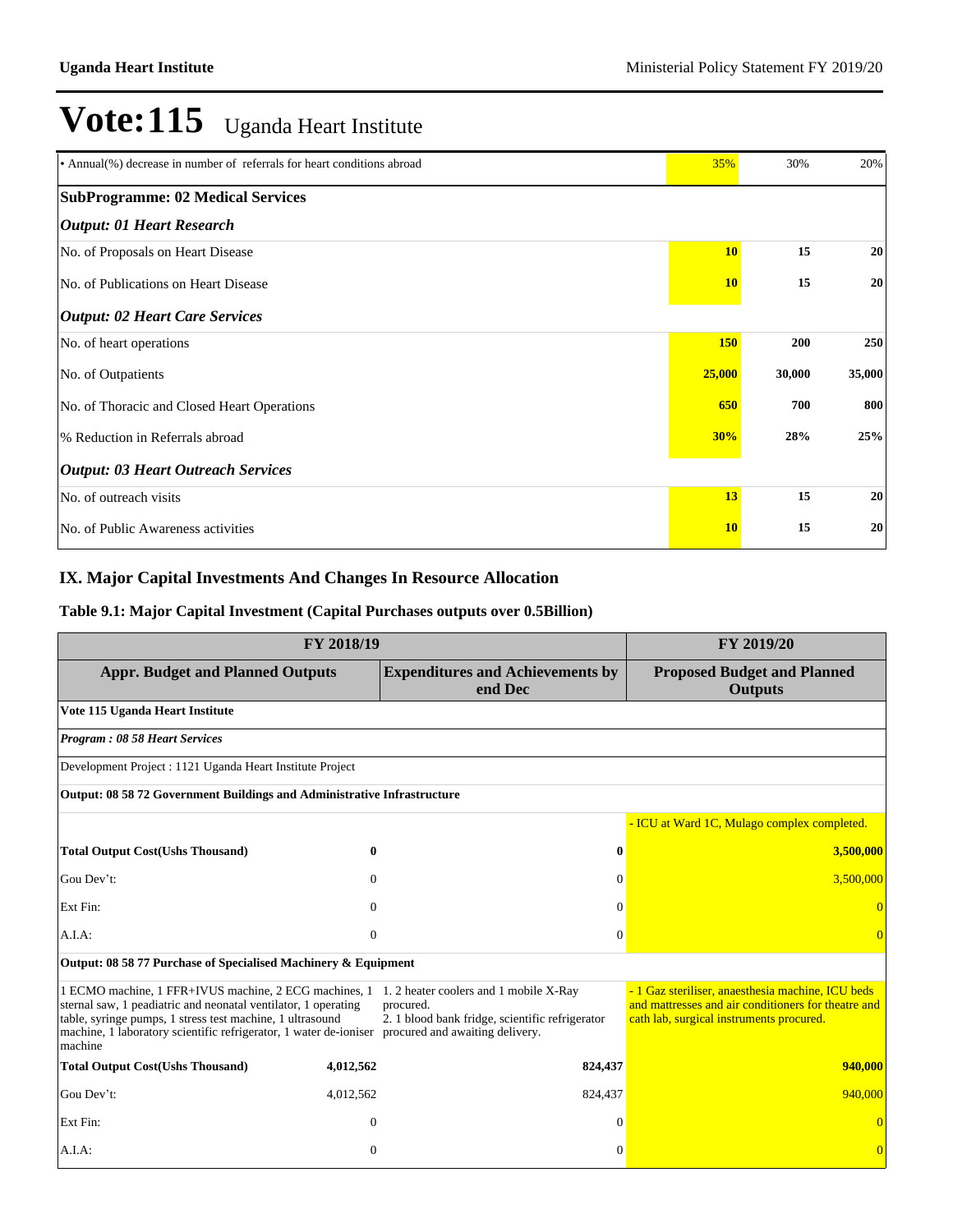#### **X. Vote Challenges and Plans To Improve Performance**

#### **Vote Challenges**

i. Inadequate space to fully utilise UHI capacity. UHI requires additional funding of UGX 2.2 Billion for completion of ICU at Ward 1C Mulago complex.

ii. Limited funding for specialized sundries and human resource development. UHI requires UGX 10 billion to be able to perform 400 more cardiac interventions and train more staff in the areas of cardiac surgery, anaesthesia, critical care, perfusion and cardiology.

#### **Plans to improve Vote Performance**

i. Improve UHI funding mechanisms by identifying alternative sources of funding, enhancing research in heart care and improving access to quality heart care to generate more revenue.

ii. Recruit and train more super specialised staff to fill the skills gap.

iii. Timely procurement of super specialized supplies and sundries.

iv. Acquire more space for UHI services.

#### **XI Off Budget Support**

#### **Table 11.1 Off-Budget Support by Sub-Programme**

| <b>Billion Uganda Shillings</b>                  | 2018/19 Approved<br><b>Budget</b> | 2019/20 Draft<br><b>Estimates</b> |
|--------------------------------------------------|-----------------------------------|-----------------------------------|
| <b>Programme 0858 Heart Services</b>             | 0.00                              | 1.10                              |
| <b>Recurrent Budget Estimates</b>                |                                   |                                   |
| 02 Medical Services                              | 0.00                              | 1.10                              |
| American Heart Association Rheumatic Fever Grant | 0.00                              | 1.10                              |
| <b>Total for Vote</b>                            | 0.00                              | 1.10                              |

#### **XII. Vote Cross Cutting Policy And Other Budgetary Issues**

#### **Table 12.1: Cross- Cutting Policy Issues**

| <b>Issue Type:</b>                  | <b>HIV/AIDS</b>                                                                                                        |
|-------------------------------------|------------------------------------------------------------------------------------------------------------------------|
| Objective :                         | Awareness, testing and counselling                                                                                     |
| <b>Issue of Concern:</b>            | Exposure of patients, staff and caretakers to HIV/AIDS                                                                 |
| <b>Planned Interventions:</b>       | - Provision of protective gears.<br>- Emphasise professional standards<br>- Awareness and counselling                  |
| <b>Budget Allocation (Billion):</b> | 0.040                                                                                                                  |
| <b>Performance Indicators:</b>      | - Number of protective gears procured.<br>- Number of awareness sessions conducted.                                    |
| <b>Issue Type:</b>                  | Gender                                                                                                                 |
| Objective:                          | Equal opportunity in recruitment of staff and care to patients.                                                        |
| <b>Issue of Concern:</b>            | Inequality among staff in terms of job opportunities.<br>Patient discrimination based on gender                        |
| <b>Planned Interventions:</b>       | - Competitive recruitment of both male and female staff.<br>- Equal care given to all patients irrespective of gender. |
| <b>Budget Allocation (Billion):</b> | 0.020                                                                                                                  |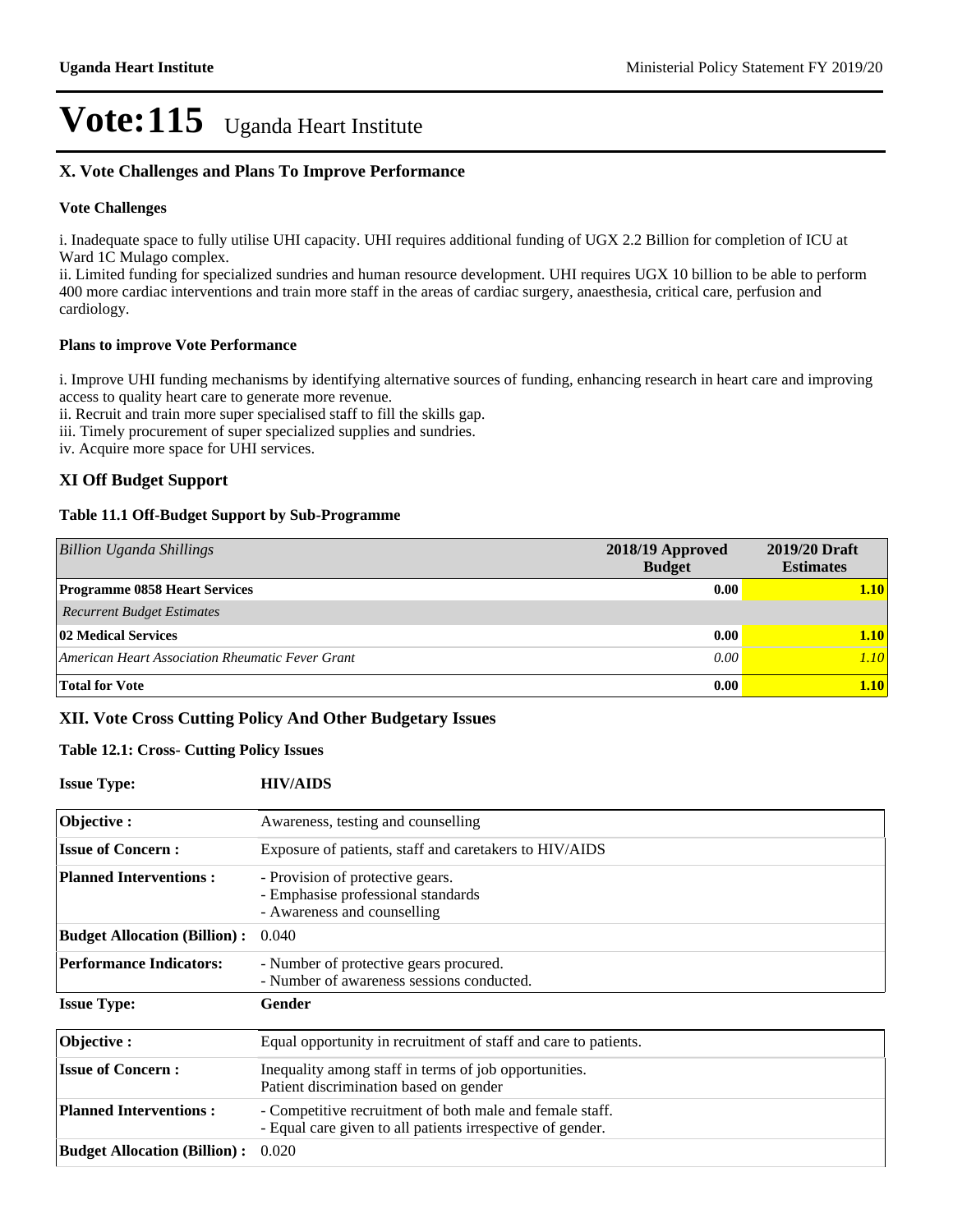| <b>Performance Indicators:</b>            | - Number of male and female staff recruited.<br>- Number of male and female patients attended to. |
|-------------------------------------------|---------------------------------------------------------------------------------------------------|
| <b>Issue Type:</b>                        | <b>Enviroment</b>                                                                                 |
| <b>Objective:</b>                         | Hygienic environment for caretakers, patients and staff.                                          |
| <b>Issue of Concern:</b>                  | Infection of patients, caretakers and staff                                                       |
| <b>Planned Interventions:</b>             | - Enhanced cleaning and sanitation of UHI premises.<br>- Disinfection and sterilisation           |
| <b>Budget Allocation (Billion):</b> 0.119 |                                                                                                   |
| <b>Performance Indicators:</b>            | - Cleaning, sanitation and disinfection service providers contracted.                             |

#### **XIII. Personnel Information**

## **Table 13.1 Staff Establishment Analysis**

| <b>Title</b>                                         | <b>Salary Scale</b> | <b>Number Of Approved Positions</b> | <b>Number Of Filled Positions</b> |
|------------------------------------------------------|---------------------|-------------------------------------|-----------------------------------|
| Consultant (Cardiac Surgery)                         | U1SE                | 4                                   | 2                                 |
| MOSG (Cardiac Surgery)                               | U <sub>2</sub>      | 3                                   |                                   |
| <b>MOSG</b> - Critical Care                          | U <sub>2</sub>      | 3                                   |                                   |
| Principal Catheterisation Laboratory<br>Technologist | U <sub>3</sub>      |                                     | $\theta$                          |
| Senior Internal Auditor                              | U <sub>3</sub>      |                                     | 0                                 |
| <b>Biomedical Engineer</b>                           | U <sub>4</sub>      |                                     | $\Omega$                          |
| Senior Cardio Respiratory<br>Physiotherapist         | U <sub>4</sub>      |                                     | $\theta$                          |
| Senior Echocardiography<br>Technician                | U <sub>4</sub>      |                                     | $\theta$                          |
| Stenographer                                         | U <sub>5</sub>      |                                     | $\Omega$                          |
| <b>Medical Records Assistant</b>                     | U7                  | っ                                   |                                   |
| Theatre Attendant                                    | U <sub>8</sub>      | 2                                   |                                   |

#### **Table 13.2 Staff Recruitment Plan**

| Post Title                                           | Salalry<br>Scale | No. Of<br>Approved<br>Posts | $No$ Of<br><b>Filled Posts</b> | Vacant<br>Posts | No. of Posts<br>Cleared for<br>Filling<br>FY2019/20 | Gross Salary<br>Per Month<br>(UGX) | <b>Total Annual</b><br>Salary<br>(UGX) |
|------------------------------------------------------|------------------|-----------------------------|--------------------------------|-----------------|-----------------------------------------------------|------------------------------------|----------------------------------------|
| <b>Biomedical Engineer</b>                           | U <sub>4</sub>   |                             |                                |                 |                                                     | 2,200,000                          | 26,400,000                             |
| Consultant (Cardiac Surgery)                         | U1SE             | 4                           |                                |                 |                                                     | 8,400,000                          | 100,800,000                            |
| <b>Medical Records Assistant</b>                     | $U$ 7            | $\overline{2}$              |                                |                 |                                                     | 268,143                            | 3,217,716                              |
| <b>MOSG</b> - Critical Care                          | U <sub>2</sub>   | 3                           |                                |                 |                                                     | 3,750,000                          | 45,000,000                             |
| MOSG (Cardiac Surgery)                               | U <sub>2</sub>   | 3                           |                                |                 |                                                     | 7,500,000                          | 90,000,000                             |
| Principal Catheterisation<br>Laboratory Technologist | U <sub>3</sub>   |                             |                                |                 |                                                     | 3,200,000                          | 38,400,000                             |
| Senior Cardio Respiratory<br>Physiotherapist         | U <sub>4</sub>   |                             |                                |                 |                                                     | 2,200,000                          | 26,400,000                             |
| Senior Echocardiography<br>Technician                | U <sub>4</sub>   |                             |                                |                 |                                                     | 2,200,000                          | 26,400,000                             |